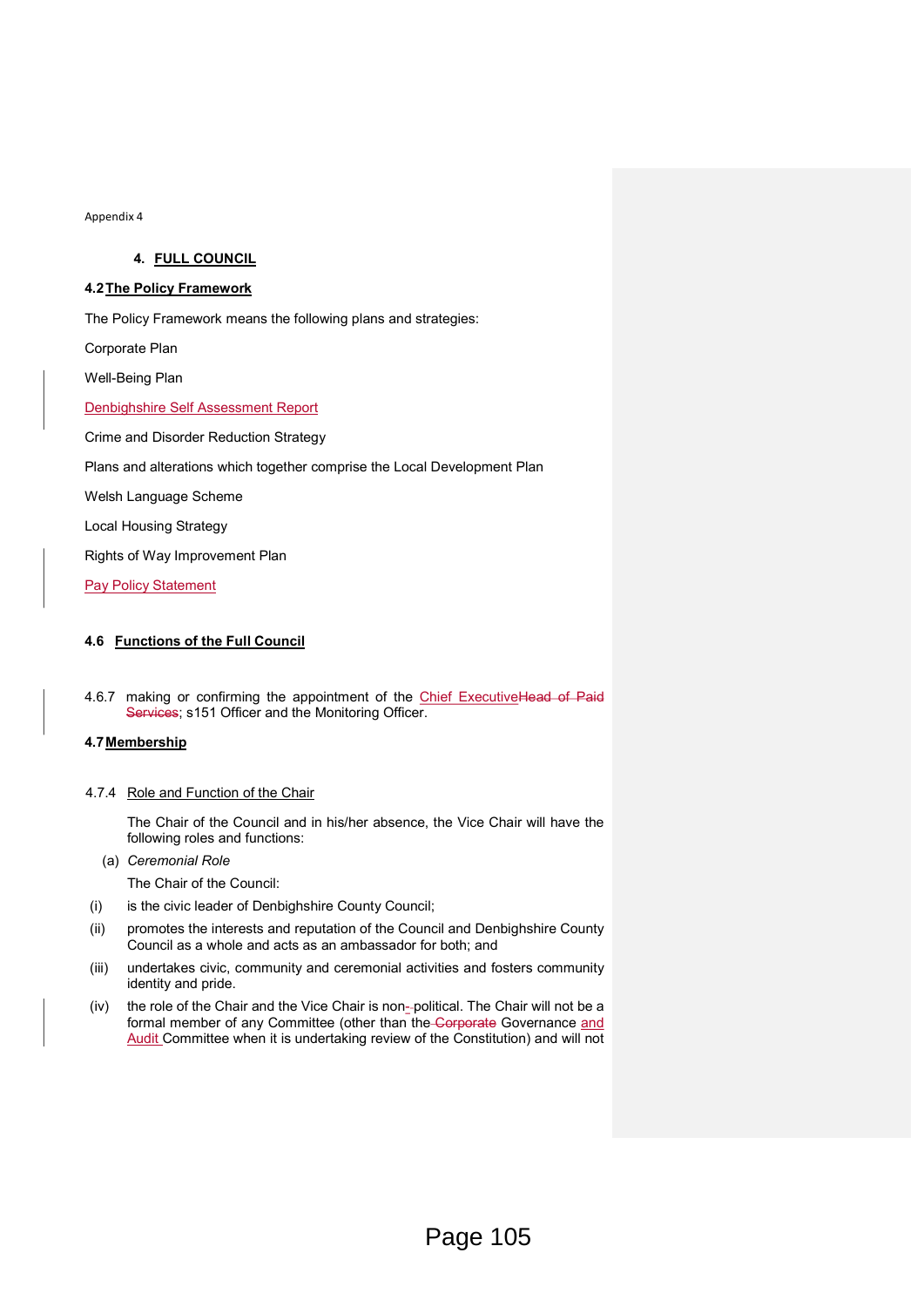have voting rights at any meeting other than County Council and the Gorporate Governance and Audit Committee.

#### 4.10 Council Procedure Rules - Annual Meeting of the Council

# 4.10.1 Timing and Business

In a year when there is an ordinary election of councillors, the annual meeting will take place within 21 days of the retirement of the outgoing councillors. In any other year, the annual meeting will take place in May. The annual meeting will:

- (b) elect a person to preside if the Chair and Vice Chair of the Council is not present;
- (c) elect the Chair of the Council;
- (d) elect the Vice Chair of the Council;
- (e) approve the minutes of the last meeting;
- (f) receive any announcements from the Chair and/or the Head of Paid Service;
- (g) elect the Leader of the Council, except where the Leader was appointed for a period of *fivefour* years at the initial annual meeting of the Council;
- (h) be informed by the Leader of the number of Members to be appointed to the Cabinet;
- (i) appoint the Scrutiny Committees, a Standards Committee and such other committees and sub-committees as the Council considers appropriate to deal with matters which are neither reserved to the Council nor are Executive Functions (as set out in Section 13 of this Constitution);
- (j) receive from the Leader the scheme of delegations (as set out in Section 13 of this Constitution);
- (k) approve a programme of ordinary meetings of the Council for the year; and
- (l) consider any business set out in the notice convening the meeting.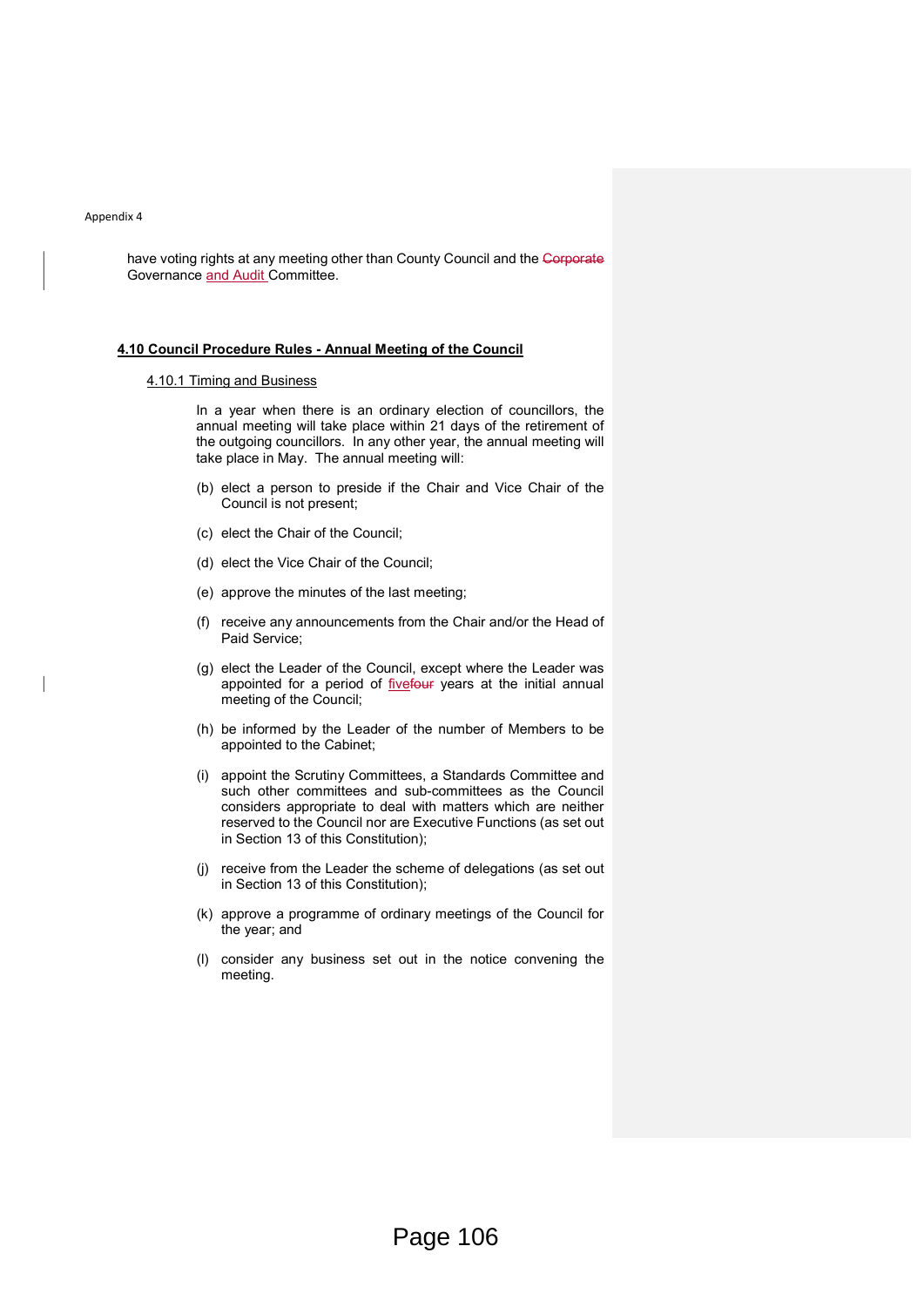#### 4.13 Time, Place and Duration of Meetings

### 4.13.1 Time and Place of Meetings

The time and place of meetings will be determined by the Head of Legal, HR and Democratic Services and notified in the summons. The place of a meeting will include provision for meetings to be attended remotely by persons who are not in the same physical location.

# 4.17 Remote Attendance

A meeting may be attended remotely by persons who are not in the same physical location.Remote attendance is not allowed at any meeting, committee or sub-committee at the present time.

### 4.18 Broadcasting of meetings

Council meetings shall be webcast as they take place by the Council so that members of the public not in attendance at the meeting can see and hear the proceedings. The webcast shall be available electronically on the Council's website for a period of 6 months after the meeting.

| Formatted: Font: 12 pt                                                         |
|--------------------------------------------------------------------------------|
| Formatted: Font: 12 pt                                                         |
| Formatted: Level 2, Indent: Left: 0 cm, First line: 0 cm,<br>Space After: 0 pt |
| Formatted: Font: 12 pt                                                         |
| Formatted: Font: 12 pt                                                         |

#### 4.26 Voting

### 4.26.1 Majority

Unless this Constitution provides otherwise, any matter will be decided by a simple majority of those Members voting and present in the meeting the room at the time the question was put.

#### 4.27 Record of Attendance

All Members present during the whole or part of a meeting must sign their names on the attendance sheets before the conclusion of every meeting to assist with the record of attendance.

4.29 Members' Conduct